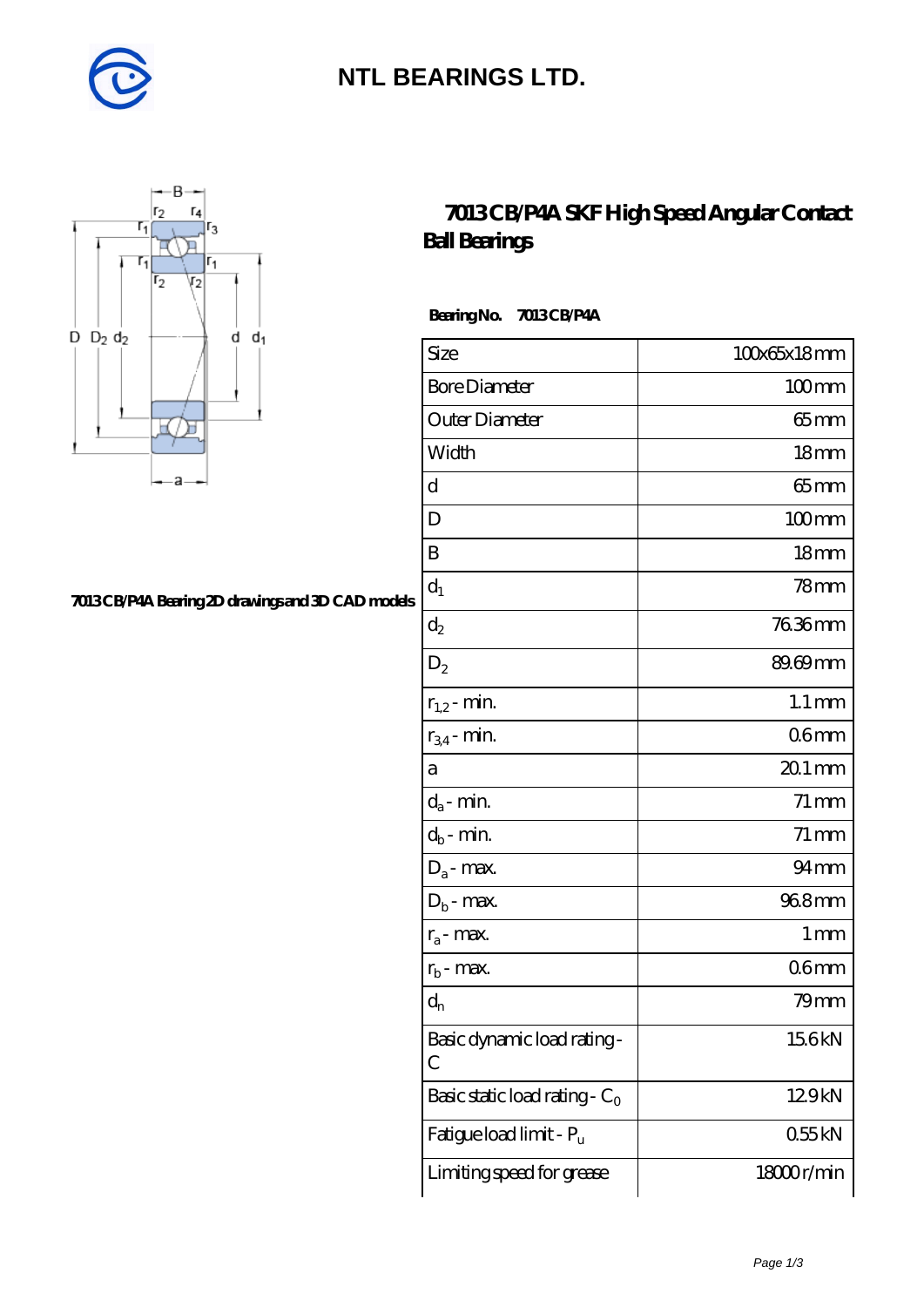

# **[NTL BEARINGS LTD.](https://m.diabetesfriends.net)**

| 28000mm/min<br>Limiting speed for oil<br>lubrication<br>Ball - $D_w$<br>7.144mm<br>Ball - z<br>27<br>549cm3<br>$G_{ref}$<br>Calculation factor - $f_0$<br>9.7<br>Preload class $A - G_A$<br>49N<br><b>98N</b><br>Preload class $B - G_B$<br>Preload class C - $G_C$<br>295N<br>Calculation factor - f<br>1.07<br>Calculation factor - f<br>1<br>Calculation factor - $f_{2A}$<br>1<br>Calculation factor - $f_{\rm 2B}$<br>1.02<br>1.05<br>Calculation factor - $f_{\chi}$<br>Calculation factor - $f_{HC}$<br>$\mathbf{1}$<br>Preload class A<br>41 N/micron<br>Preload class B<br>54N/micron<br>Preload class C<br>85N/micron<br>$d_1$<br>78mm<br>76.36mm<br>$\mathrm{d}_2$<br>89.69mm<br>$D_2$<br>$1.1 \,\mathrm{mm}$<br>$r_{1,2}$ min.<br>06 <sub>mm</sub><br>$r_{34}$ min.<br>$d_a$ min.<br>$71 \,\mathrm{mm}$<br>$d_h$ min.<br>$71 \,\mathrm{mm}$<br>$94 \text{mm}$<br>$D_a$ max.<br>968mm<br>$D_{b}$ max.<br>1 <sub>mm</sub><br>$r_a$ max.<br>06 <sub>mm</sub><br>$r_{\rm b}$ max. | $d_{n}$<br>79mm | lubrication |  |
|-------------------------------------------------------------------------------------------------------------------------------------------------------------------------------------------------------------------------------------------------------------------------------------------------------------------------------------------------------------------------------------------------------------------------------------------------------------------------------------------------------------------------------------------------------------------------------------------------------------------------------------------------------------------------------------------------------------------------------------------------------------------------------------------------------------------------------------------------------------------------------------------------------------------------------------------------------------------------------------------|-----------------|-------------|--|
|                                                                                                                                                                                                                                                                                                                                                                                                                                                                                                                                                                                                                                                                                                                                                                                                                                                                                                                                                                                           |                 |             |  |
|                                                                                                                                                                                                                                                                                                                                                                                                                                                                                                                                                                                                                                                                                                                                                                                                                                                                                                                                                                                           |                 |             |  |
|                                                                                                                                                                                                                                                                                                                                                                                                                                                                                                                                                                                                                                                                                                                                                                                                                                                                                                                                                                                           |                 |             |  |
|                                                                                                                                                                                                                                                                                                                                                                                                                                                                                                                                                                                                                                                                                                                                                                                                                                                                                                                                                                                           |                 |             |  |
|                                                                                                                                                                                                                                                                                                                                                                                                                                                                                                                                                                                                                                                                                                                                                                                                                                                                                                                                                                                           |                 |             |  |
|                                                                                                                                                                                                                                                                                                                                                                                                                                                                                                                                                                                                                                                                                                                                                                                                                                                                                                                                                                                           |                 |             |  |
|                                                                                                                                                                                                                                                                                                                                                                                                                                                                                                                                                                                                                                                                                                                                                                                                                                                                                                                                                                                           |                 |             |  |
|                                                                                                                                                                                                                                                                                                                                                                                                                                                                                                                                                                                                                                                                                                                                                                                                                                                                                                                                                                                           |                 |             |  |
|                                                                                                                                                                                                                                                                                                                                                                                                                                                                                                                                                                                                                                                                                                                                                                                                                                                                                                                                                                                           |                 |             |  |
|                                                                                                                                                                                                                                                                                                                                                                                                                                                                                                                                                                                                                                                                                                                                                                                                                                                                                                                                                                                           |                 |             |  |
|                                                                                                                                                                                                                                                                                                                                                                                                                                                                                                                                                                                                                                                                                                                                                                                                                                                                                                                                                                                           |                 |             |  |
|                                                                                                                                                                                                                                                                                                                                                                                                                                                                                                                                                                                                                                                                                                                                                                                                                                                                                                                                                                                           |                 |             |  |
|                                                                                                                                                                                                                                                                                                                                                                                                                                                                                                                                                                                                                                                                                                                                                                                                                                                                                                                                                                                           |                 |             |  |
|                                                                                                                                                                                                                                                                                                                                                                                                                                                                                                                                                                                                                                                                                                                                                                                                                                                                                                                                                                                           |                 |             |  |
|                                                                                                                                                                                                                                                                                                                                                                                                                                                                                                                                                                                                                                                                                                                                                                                                                                                                                                                                                                                           |                 |             |  |
|                                                                                                                                                                                                                                                                                                                                                                                                                                                                                                                                                                                                                                                                                                                                                                                                                                                                                                                                                                                           |                 |             |  |
|                                                                                                                                                                                                                                                                                                                                                                                                                                                                                                                                                                                                                                                                                                                                                                                                                                                                                                                                                                                           |                 |             |  |
|                                                                                                                                                                                                                                                                                                                                                                                                                                                                                                                                                                                                                                                                                                                                                                                                                                                                                                                                                                                           |                 |             |  |
|                                                                                                                                                                                                                                                                                                                                                                                                                                                                                                                                                                                                                                                                                                                                                                                                                                                                                                                                                                                           |                 |             |  |
|                                                                                                                                                                                                                                                                                                                                                                                                                                                                                                                                                                                                                                                                                                                                                                                                                                                                                                                                                                                           |                 |             |  |
|                                                                                                                                                                                                                                                                                                                                                                                                                                                                                                                                                                                                                                                                                                                                                                                                                                                                                                                                                                                           |                 |             |  |
|                                                                                                                                                                                                                                                                                                                                                                                                                                                                                                                                                                                                                                                                                                                                                                                                                                                                                                                                                                                           |                 |             |  |
|                                                                                                                                                                                                                                                                                                                                                                                                                                                                                                                                                                                                                                                                                                                                                                                                                                                                                                                                                                                           |                 |             |  |
|                                                                                                                                                                                                                                                                                                                                                                                                                                                                                                                                                                                                                                                                                                                                                                                                                                                                                                                                                                                           |                 |             |  |
|                                                                                                                                                                                                                                                                                                                                                                                                                                                                                                                                                                                                                                                                                                                                                                                                                                                                                                                                                                                           |                 |             |  |
|                                                                                                                                                                                                                                                                                                                                                                                                                                                                                                                                                                                                                                                                                                                                                                                                                                                                                                                                                                                           |                 |             |  |
|                                                                                                                                                                                                                                                                                                                                                                                                                                                                                                                                                                                                                                                                                                                                                                                                                                                                                                                                                                                           |                 |             |  |
|                                                                                                                                                                                                                                                                                                                                                                                                                                                                                                                                                                                                                                                                                                                                                                                                                                                                                                                                                                                           |                 |             |  |
|                                                                                                                                                                                                                                                                                                                                                                                                                                                                                                                                                                                                                                                                                                                                                                                                                                                                                                                                                                                           |                 |             |  |